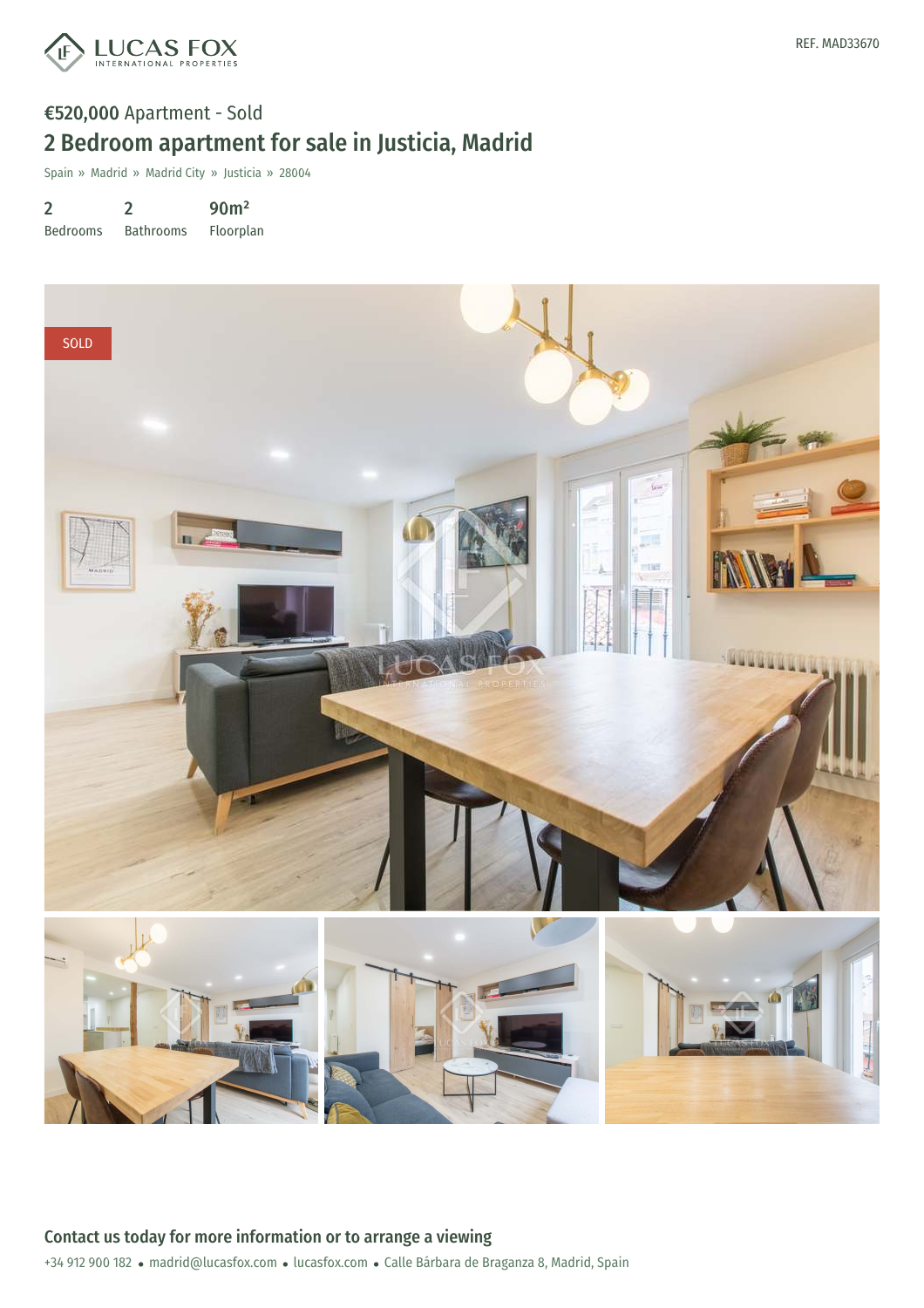

## €520,000 Apartment - Sold 2 Bedroom apartment for sale in Justicia, Madrid

Spain » Madrid » Madrid City » Justicia » 28004

2 Bedrooms 2 Bathrooms 90m²

Floorplan

## **OVERVIEW**

Wonderful and bright renovated apartment located in one of the quietest streets in the Justicia area. The design in every detail, together with the quality and aesthetics of its finishes, make this home a cozy and comfortable place to live.

Lucas Fox presents this wonderful and bright renovated apartment located in one of the quietest streets in the Justicia area.

The design in every detail, together with the quality and aesthetics of its finishes, make this home a cozy and comfortable place to live. Wide spaces combined with service and storage areas.

It has two bedrooms and a third currently occupied as a large dressing room, a complete bathroom and a courtesy toilet, the open and fully equipped kitchen communicates with a spacious living room with two large windows that give access to the balconies where you can enjoy with unobstructed views as there are no tall buildings in front of it.

They stand out as characteristics of the house, luminosity and open spaces, windows that guarantee maximum light and maximum thermal insulation hot / cold and total noise cancellation, fully equipped kitchen, individual gas heating and large windows in the corridor.

The apartment is a third floor without elevator and is sold with a storage room located on the top floor of the building.



[lucasfox.com/go/mad33670](https://www.lucasfox.com/go/mad33670)

High ceilings, Natural light, Air conditioning, Balcony, Equipped Kitchen, Exterior, Renovated, Storage room, Transport nearby, Views, Walk-in wardrobe